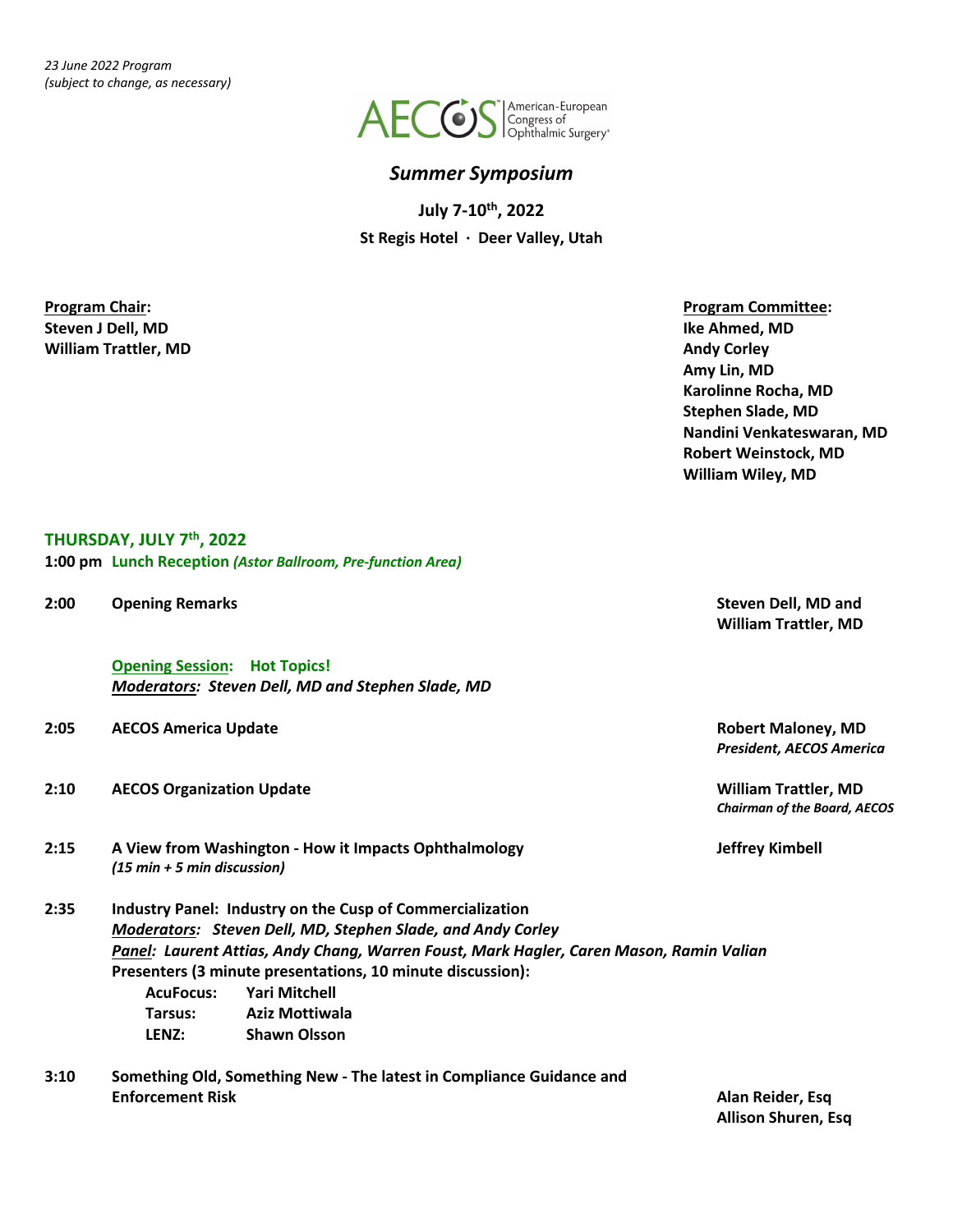|      |                         | In Office Surgery: Transforming the Way Surgery is Delivered.<br>Moderator: Steven Dell, MD and Stephen Slade, MD<br>Panel: Daniel Durrie MD, Audrey Talley Rostov MD, I. Paul Singh MD, Robert Weinstock MD, William Wiley MD |                             |  |
|------|-------------------------|--------------------------------------------------------------------------------------------------------------------------------------------------------------------------------------------------------------------------------|-----------------------------|--|
| 3:35 |                         | Lessons Learned from more than 12,000 In-office surgical procedures                                                                                                                                                            | <b>Daniel Durrie MD</b>     |  |
| 3:45 | <b>Panel Discussion</b> |                                                                                                                                                                                                                                |                             |  |
| 3:55 |                         | Bilateral same day RLE and cataract surgery in the office surgery center?                                                                                                                                                      | <b>Inder Paul Singh, MD</b> |  |
| 4:05 | <b>Panel Discussion</b> |                                                                                                                                                                                                                                |                             |  |
| 4:15 | <b>Break</b>            |                                                                                                                                                                                                                                |                             |  |
|      |                         | Session 2: Case Presentations (5 min to present case, 10 min for discussion)<br><b>Moderators: Ike Ahmed, MD and William Trattler, MD</b>                                                                                      |                             |  |
| 4:35 | Case $1$ :<br>Panel:    | Monocular cataract patient with mild Fuch's and glaucoma<br>Cristos Ifantides MD, Jay Pepose MD, Sheri Rowen MD,<br>Nandini Venkateswaran MD                                                                                   | Kendall Donaldson, MD       |  |
| 4:50 | Case 2:<br>Panel:       | <b>Exchanging One Presbyopic IOL for Another</b><br>Zaina Al-Mohtaseb MD, Brandon Ayres MD, Geoffrey Tabin MD,<br><b>Jeffrey Whitman MD</b>                                                                                    | Ike Ahmed, MD               |  |
| 5:05 | Case $3:$<br>Panel:     | Unhappy Presbyopic IOL Patient: Role of the Vitreous<br>Ike Ahmed MD, Uday Devgan MD, Yuri McKee MD, Karolinne Rocha MD                                                                                                        | Dagny Zhu, MD               |  |
| 5:20 | Case 4:<br>Panel:       | Presbyopic IOL candidate with low astigmatism: Cornea vs IOL<br>correction of the astigmatism<br>Lauen Doss, MD, Mark Kontos MD, Marguerite McDonald MD, Rajesh Rajpal, MD                                                     | Gary Wortz, MD              |  |
| 5:35 | Case 5:<br>Panel:       | IOL selection for early keratoconus with 4.5D of astigmatism<br>Alan Faulkner MD, Mitchell Jackson MD, Deborah Ristvedt MD,<br><b>George Waring IV MD</b>                                                                      | Jennifer Loh, MD            |  |
| 5:50 | Case 6:<br>Panel:       | Small infiltrate following LASIK: topical steroids vs flap lift and culture<br>John Doane MD, Priya Mathews MD, Priyanka Sood MD, Rahul Tonk, MD                                                                               | Neda Nikpoor, MD            |  |
| 6:05 | Case 7:<br>Panel:       | Cataract patient with 6D of astigmatism<br>Kourtney Houser MD, Lisa Nijm MD JD, Jai Parekh MD MBA, Robert Weinstock MD,<br><b>Darrell White MD</b>                                                                             | <b>Inder Paul Singh, MD</b> |  |

**6:20 AECOS Adjourns**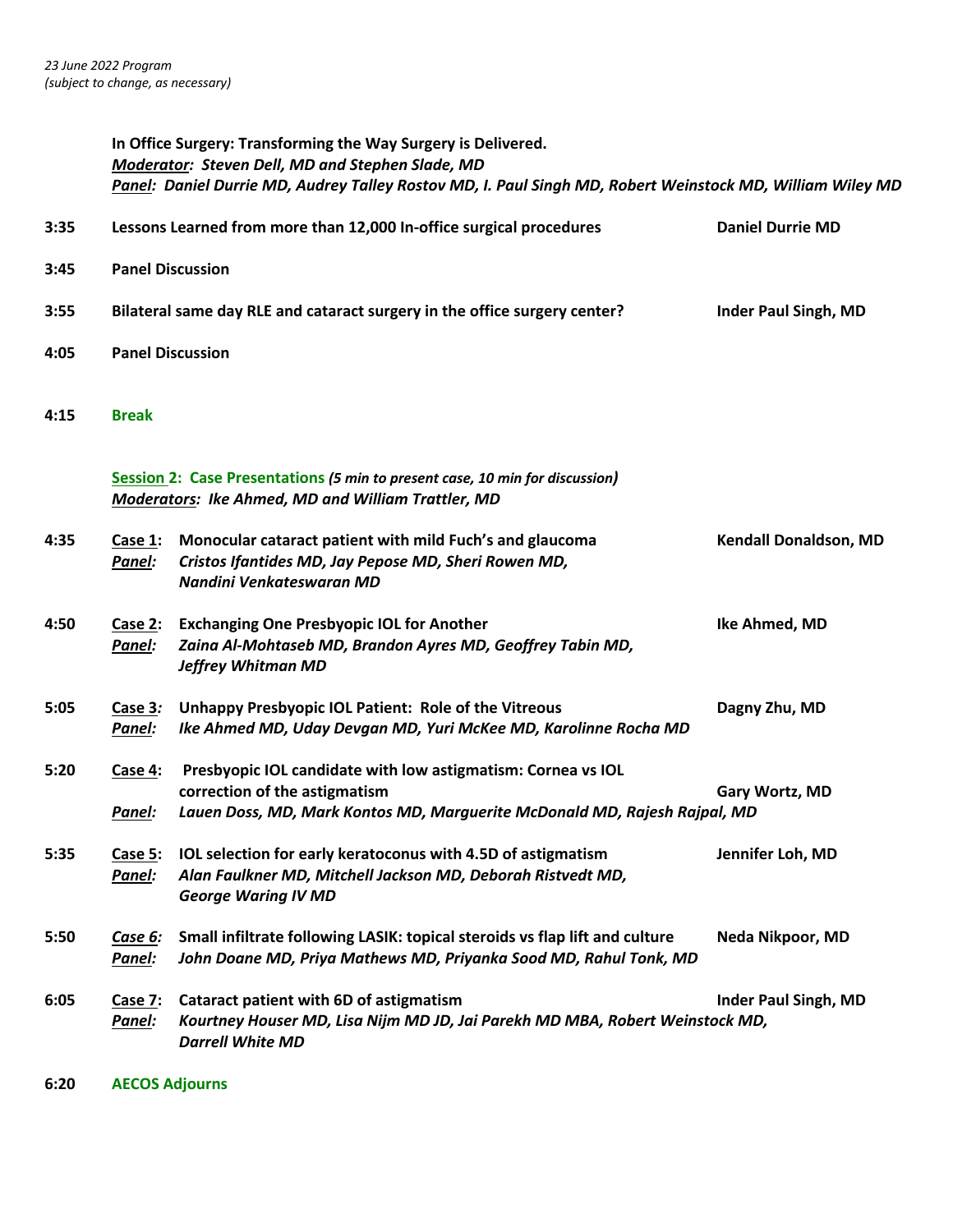## **6:20 – AECOS Exhibitors Reception** *(Astor Ballroom, Pre-function Area)* **8:00 pm**

| $8:30 -$<br>10:30 | Bubbles & Bourbon - A Fundraiser Celebrating the Himalayan Cataract Project/CureBlindness.org<br>(Venue is a private residence in Park City; as space is limited tickets must be purchased in advance.<br>Transportation from the St. Regis will be provided starting at 8:15 pm.)<br>https://aecos.regfox.com/aecos-2022-bubbles-and-bourbon/ |                                                                                                                                                                                |                          |  |
|-------------------|------------------------------------------------------------------------------------------------------------------------------------------------------------------------------------------------------------------------------------------------------------------------------------------------------------------------------------------------|--------------------------------------------------------------------------------------------------------------------------------------------------------------------------------|--------------------------|--|
| 06:00             | <b>FRIDAY, JULY 8th, 2022</b>                                                                                                                                                                                                                                                                                                                  | <b>Breakfast with the Experts (Astor Ballroom, Pre-function Area)</b>                                                                                                          |                          |  |
| 07:00             | Session 3: Challenging Cases/IOL Selections (5 min to present case, 10 min for discussion)<br><b>Moderators: Karolinne Rocha, MD and Gary Wortz, MD</b>                                                                                                                                                                                        |                                                                                                                                                                                |                          |  |
| 07:00             | Case $1$ :<br>Panel:                                                                                                                                                                                                                                                                                                                           | Dissecting the cause of a refractive miss in a patient with advanced<br>keratoconus<br>Stephen Klyce PhD, Priya Mathews MD, Rajesh Rajpal MD,<br>Erin Stahl MD, John Vukich MD | Joshua Teichman, MD      |  |
| 07:15             | Case 2:<br>Panel:                                                                                                                                                                                                                                                                                                                              | RK, followed by hyperopic LASIK, now with ectasia and cataract<br>Joseph Ciolino MD, Joaquin De Rojas MD, Milad Modabber MD,<br>Matthew Shulman MD, Nandini Venkateswaran MD   | Jay Pepose, MD           |  |
| 07:30             | Case $3:$<br>Panel:                                                                                                                                                                                                                                                                                                                            | Presbyopia drops/Complex cornea cataract case<br>Arjan Hura MD, Marguerite McDonald MD, Lisa Nijm MD JD,<br>Maria Soledad Romero MD, Priyanka Sood MD                          | Ralph Chu, MD            |  |
| 07:45             | Case $4:$<br>Panel:                                                                                                                                                                                                                                                                                                                            | Very young patient with keratoconus who would benefit from CXL<br>Steven Dell MD, Amy Lin MD, Beeran Meghpara MD, William Trattler MD,<br><b>George Waring IV MD</b>           | Erin Stahl, MD           |  |
|                   | Panel:                                                                                                                                                                                                                                                                                                                                         | Session 4: Call your Attending - Fellows with Tough Cases!<br>Moderators: Kourtney Houser, MD and Robert Weinstock, MD<br>Amy Lin MD, Mitchell Jackson MD, Karolinne Rocha MD  |                          |  |
| 08:00             |                                                                                                                                                                                                                                                                                                                                                | Case 1: Challenging TORIC IOL case                                                                                                                                             | <b>Matthew Brink, MD</b> |  |
| 08:05             | <b>Discussion</b>                                                                                                                                                                                                                                                                                                                              | Fellowship: Ike Ahmed, MD                                                                                                                                                      |                          |  |
| 08:12<br>08:17    | Case $2:$<br><b>Discussion</b>                                                                                                                                                                                                                                                                                                                 | <b>TBA</b><br>Fellowship: Gregory Parkhurst, MD                                                                                                                                | Lauren Libfraind, MD     |  |
|                   |                                                                                                                                                                                                                                                                                                                                                |                                                                                                                                                                                |                          |  |
| 08:24<br>08:29    | Case 3:                                                                                                                                                                                                                                                                                                                                        | Post-operative Double Vision in a Premium Lens Patient<br>Fellowship: Mitchell Jackson, MD                                                                                     | Abhilash Guduru, MD      |  |
|                   | <b>Discussion</b>                                                                                                                                                                                                                                                                                                                              |                                                                                                                                                                                |                          |  |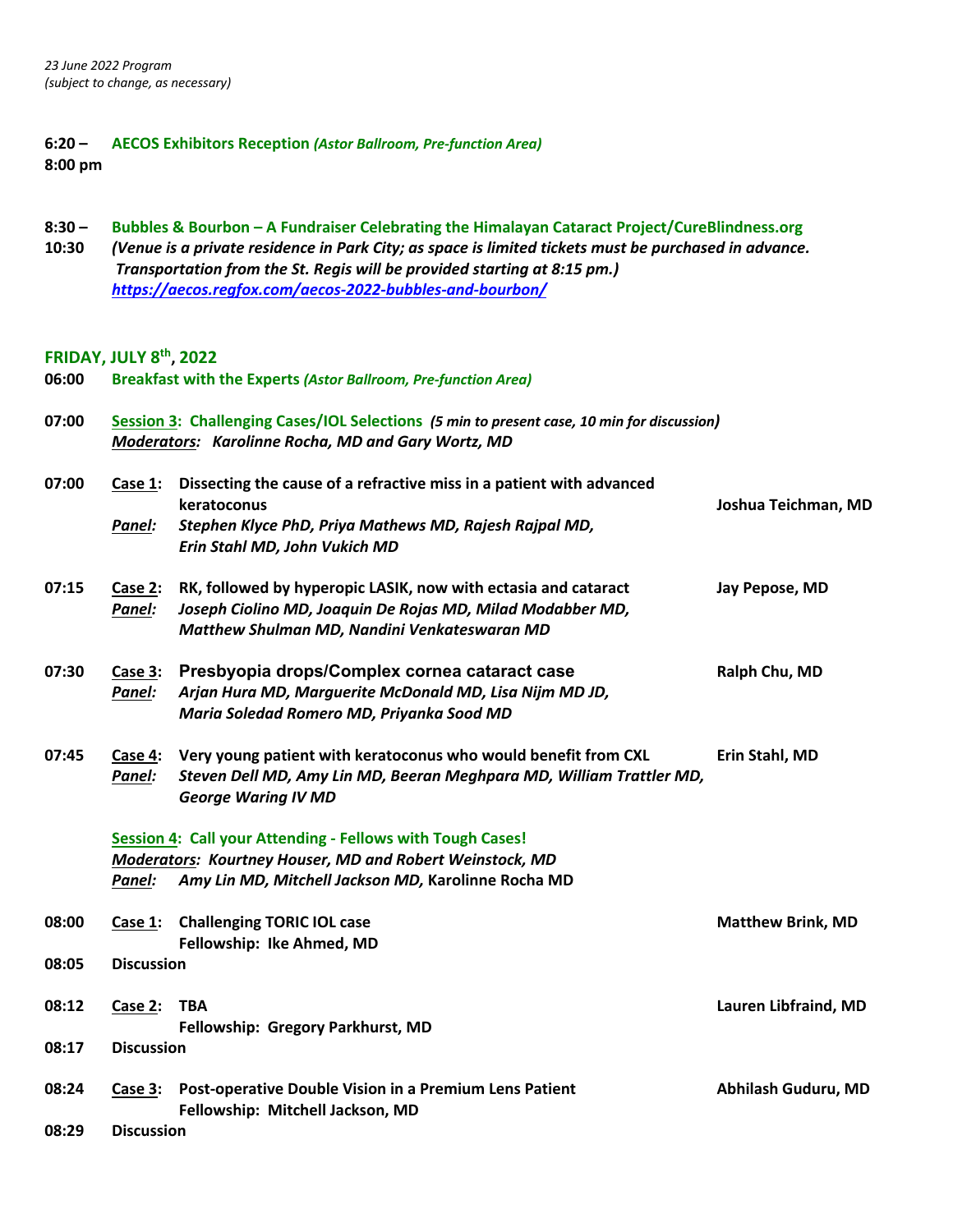| 08:36 |                   | Case 4: Open-Sky Yamane Technique<br>Fellowship: Amy Lin, MD                                                                                                                                             | Colin Ip, MD                |  |
|-------|-------------------|----------------------------------------------------------------------------------------------------------------------------------------------------------------------------------------------------------|-----------------------------|--|
| 08:41 | <b>Discussion</b> |                                                                                                                                                                                                          |                             |  |
| 08:48 |                   | Case 5: Managing traumatic cataract and iridodialysis<br>Fellowship: Karolinne Rocha MD                                                                                                                  | Arthur Van den Berg, MD     |  |
| 08:53 | <b>Discussion</b> |                                                                                                                                                                                                          |                             |  |
|       |                   | Session 5: MIGs Case Presentations (5 min to present case, 10 min for discussion)<br><b>Moderators: Inder Paul Singh, MD and Neda Nikpoor, MD</b>                                                        |                             |  |
| 09:00 | Case 1:<br>Panel: | Case of Durysta followed by SLT<br>James Katz MD, Jennifer Loh MD, George Waring IV MD, William Wiley MD                                                                                                 | <b>Brian Shafer, MD</b>     |  |
| 09:15 | Case 2:           | Combining viscodilation, goniotomy & shunting for patient with                                                                                                                                           |                             |  |
|       | Panel:            | moderate glaucoma<br>Frank Bowden MD, Amir Moarefi MD, Jai Parekh MD MBA, Jeffrey Whitman MD                                                                                                             | <b>Inder Paul Singh, MD</b> |  |
| 09:30 | Case 3:<br>Panel: | MIGS 2022: Navigating challenging cases<br>Matthew Brink MD, Larissa Camejo MD, Alan Faulkner MD, Tim Page MD,<br><b>Sheri Rowen MD</b>                                                                  | Yuri McKee, MD              |  |
| 9:45  | <b>Break</b>      |                                                                                                                                                                                                          |                             |  |
|       | Panel:            | Session 6: Complex Case Videos (100% video, no slides, 4 min video, 3 minute discussion)<br>Moderators: Robert Maloney, MD and Dagny Zhu, MD<br>Zaina Al-Mohtaseb MD, John Doane MD, Mitchell Jackson MD |                             |  |
| 10:15 |                   | <b>Managing white cataracts</b>                                                                                                                                                                          | Joaquin De Rojas, MD        |  |
| 10:23 |                   | How to use the capsule in complex cataract surgery - video potpourri                                                                                                                                     | Zaina Al-Mohtaseb, MD       |  |
| 10:31 |                   | 3D Heads up surgery in 2022                                                                                                                                                                              | Robert Weinstock, MD        |  |
| 10:39 |                   | PC Tear in an eye scheduled for a presbyopic IOL                                                                                                                                                         | <b>Uday Devgan, MD</b>      |  |
| 10:47 |                   | Safe and effective cataract surgery in extreme conditions                                                                                                                                                | <b>Geoffrey Tabin, MD</b>   |  |
| 10:55 |                   | Can we fit one more incision (or are 32 incisions the max)?                                                                                                                                              | Deborah Ristvedt, MD        |  |
| 11:03 |                   | Anterior segment reconstruction with management of a decentered iris implant                                                                                                                             | Karolline Rocha, MD         |  |
| 11:11 |                   | Novel injectable DSAEK for tough PBK cases                                                                                                                                                               | <b>Priya Mathews MD</b>     |  |
| 11:19 | <b>Outtacs</b>    |                                                                                                                                                                                                          | <b>Robert Maloney, MD</b>   |  |
| 11:27 |                   | <b>Tips for Successful EVO ICL Surgery</b>                                                                                                                                                               | <b>Scott Barnes, MD</b>     |  |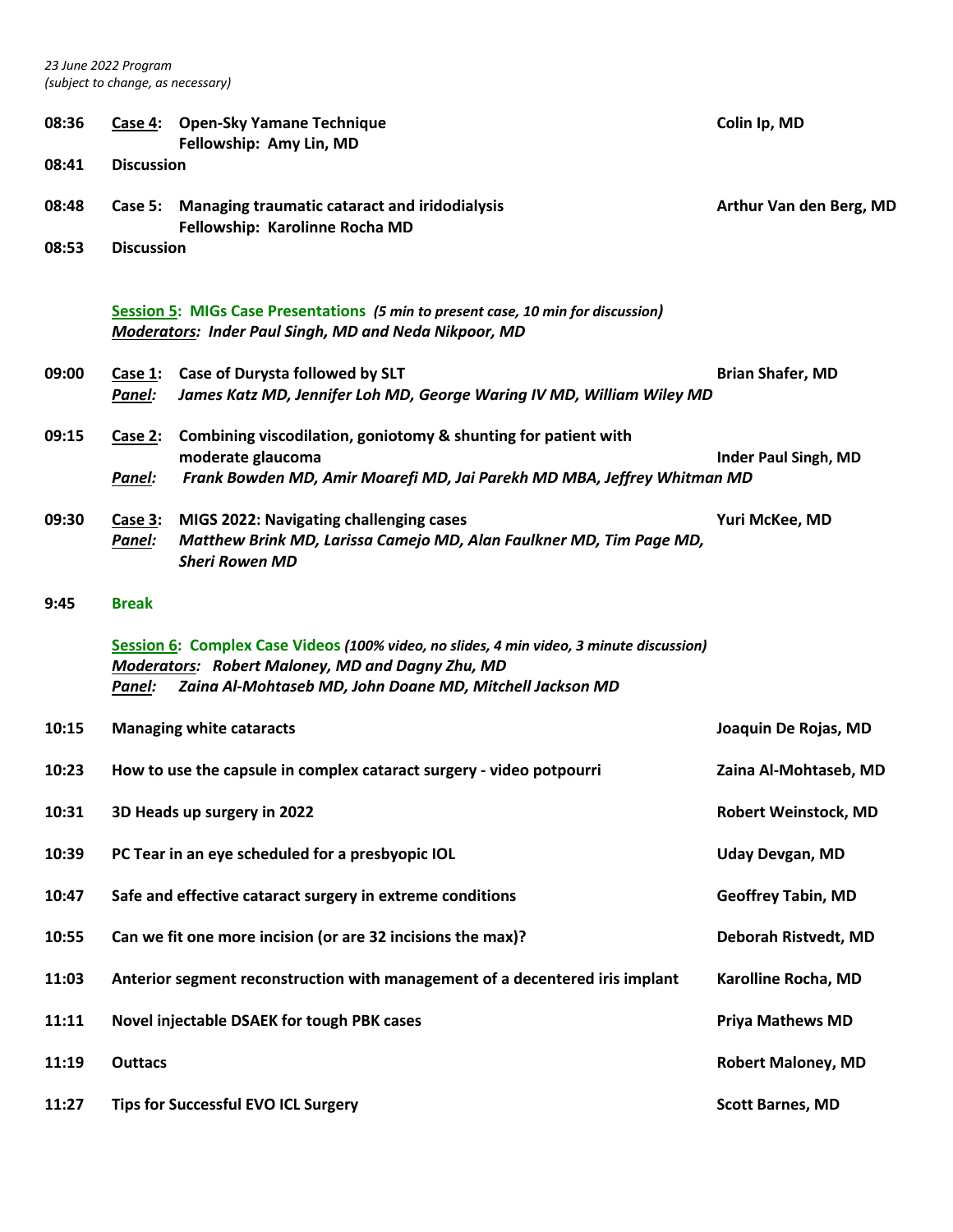| 11:34 | <b>A Total Anterior Segment Reconstruction</b>                                                        | <b>Rahul Tonk, MD</b>      |  |  |
|-------|-------------------------------------------------------------------------------------------------------|----------------------------|--|--|
| 11:42 | "Twist and Out" Technique for IOL exchange                                                            | Morgan Micheletti, MD      |  |  |
| 11:53 | White Cataract: Devices/surgical techniques to avoid posterior capsule rupture                        | <b>Matteo Piovella, MD</b> |  |  |
| 12:00 | <b>Adjourn</b>                                                                                        |                            |  |  |
|       |                                                                                                       |                            |  |  |
|       | SATURDAY, JULY 9th, 2022                                                                              |                            |  |  |
| 06:00 | <b>Breakfast with the Experts (Astor Ballroom, Pre-function Area)</b>                                 |                            |  |  |
|       | <b>Session 7: Practice Impossible!</b>                                                                |                            |  |  |
|       |                                                                                                       |                            |  |  |
|       | Moderators: Steven Dell, MD and Audrey Talley Rostov, MD                                              |                            |  |  |
| 07:00 | Selecting MIGS procedures that lower IOP and actually get reimbursed<br>Case 1:                       | James Loden, MD            |  |  |
|       | Larissa Camejo MD, Yuri McKee MD, Jai Parekh MD MBA, Brian Shafer MD<br>Panel:                        |                            |  |  |
| 07:25 | Is the LVC Party Over, or Just Getting Started?<br>Case 2:                                            | <b>Steven Dell, MD</b>     |  |  |
|       | John Doane MD, Robert Maloney MD, Stephen Slade MD, John Vukich MD<br>Panel:                          |                            |  |  |
|       |                                                                                                       |                            |  |  |
| 07:45 | <b>Presentation of AECOS Visionary Award</b>                                                          | <b>Steven Dell, MD</b>     |  |  |
| 07:50 | <b>AECOS Visionary Award Lecture</b>                                                                  | <b>Andy Corley</b>         |  |  |
|       |                                                                                                       |                            |  |  |
| 08:10 | <b>Session 8: Ophthalmic Innovation Forum</b>                                                         |                            |  |  |
|       | <b>Moderator: Andy Corley</b>                                                                         |                            |  |  |
|       | Steven Dell MD, Ranya Habash MD, Stephen Slade MD, William Trattler MD, George Waring IV MD<br>Panel: |                            |  |  |
| 1.    | SimVis Gekko Device                                                                                   | <b>Daniel Durrie, MD</b>   |  |  |
|       | 2. AccuraSee Intraocular Pseudophakic Contact Lens                                                    | <b>Kevin Cady</b>          |  |  |
| 3.    | <b>Nyxol Drops for Presbyopia (OcuPhire)</b><br><b>Mina Sooch</b>                                     |                            |  |  |
| 4.    | <b>Blink Energy</b><br><b>Yariv Bar-On</b>                                                            |                            |  |  |

- **5. OmegaLens (Omega Ophthalmics) Gary Wortz, MD**
- **6. Belkin Vision (Instantaneous SLT) Daria Lehman-Blumenthal**
- **7. Suprachoroidal MIGS (Iantrek) Mike Haydin**
- **8. Allogenic inlays for Presbyopia and Hyperopia (Allotex) David Muller, PhD**
- **9. NVasc Dan Schwartz**
- **10:00 Break**

**10:30 The Best of the Cataract Coach Uday Devgan, MD**

*Panel:**Brandon Ayres MD, Kourtney Houser MD, Morgan Micheletti MD, Deborah Ristvedt MD, Robert Weinstock MD*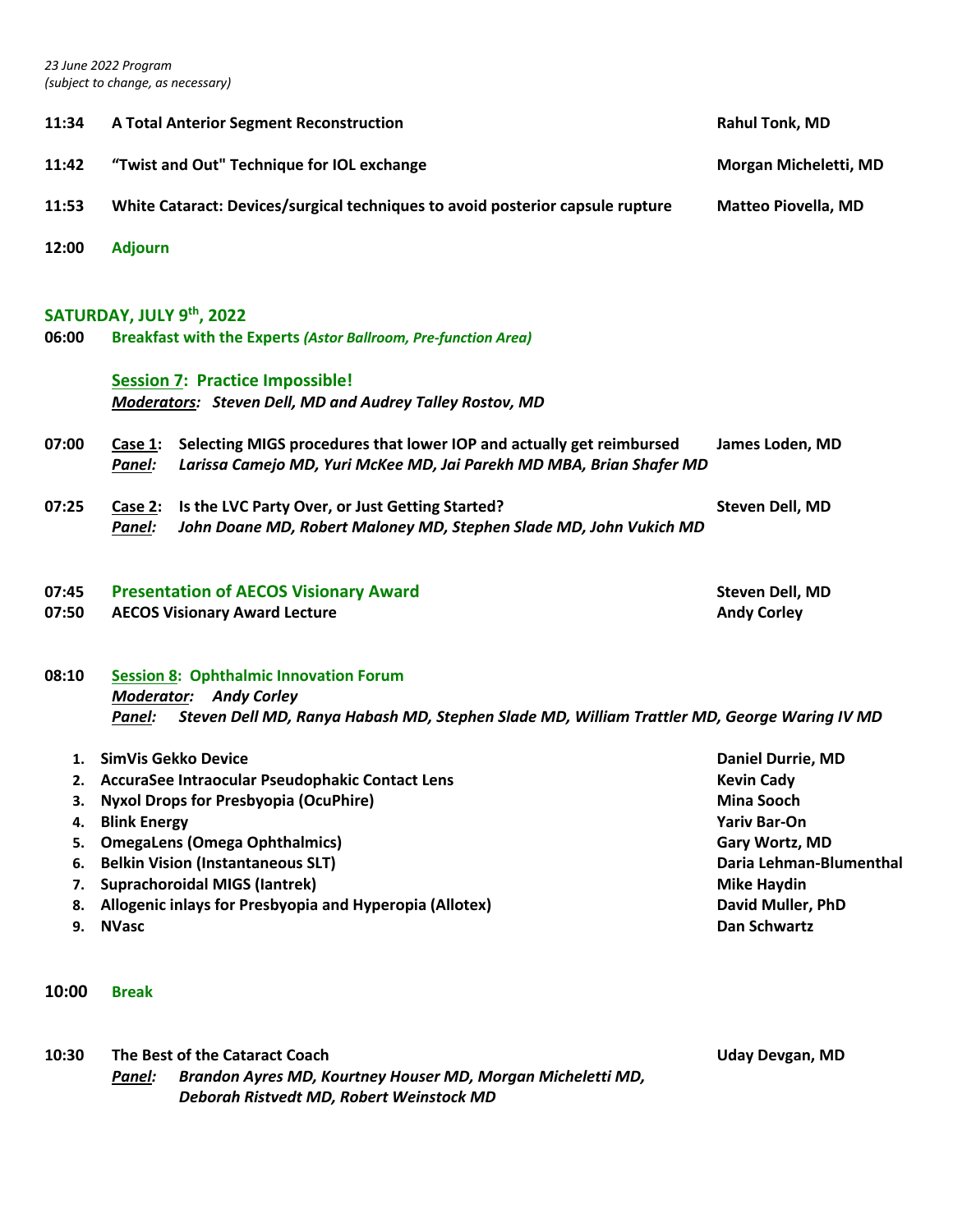*23 June 2022 Program*

*(subject to change, as necessary)*

**11:00 Session 9: Innovations in Everyday Practice**  *Moderators: Lisa Nijm, MD JD and John Vukich, MD*

| 11:00 | Case 1:<br>Panel: | Dry eye patient switched to generic Restasis - wants alternative<br>treatment option<br>Frank Bowden MD, Marguerite McDonald MD, Laura Periman MD,<br>Matteo Piovella MD, Darrell White MD | <b>Kendall Donaldson, MD</b> |
|-------|-------------------|--------------------------------------------------------------------------------------------------------------------------------------------------------------------------------------------|------------------------------|
| 11:15 | Case 2:<br>Panel: | Unhappy Multifocal Patient desires IOL exchange to<br>Monofocal/LAL/EDOF?<br>Ralph Chu MD, Mark Kontos MD, Jennifer Loh MD, Jamie Monroe MD                                                | <b>William Wiley, MD</b>     |
| 11:30 | Case 3:<br>Panel: | Femto, MiLoop, Chop, or MSICS for dense cataracts<br>Brenton Finklea MD, Tim Page MD, Jay Pepose MD, Joshua Teichman MD,<br><b>Henry Trattler MD</b>                                       | <b>Cristos Ifantides, MD</b> |
| 11:45 | Case 4:<br>Panel: | Insurance refuses to pay for corneal tissue for DSAEK/DMEK. What next? Yuri McKee, MD<br>Joseph Ciolino MD, Kenny Hodge, Karolinne Rocha MD, Allison Shuren JD,<br><b>Rahul Tonk, MD</b>   |                              |
| 12:00 | <b>Adjourn</b>    |                                                                                                                                                                                            |                              |

**6:30 pm AECOS Annual Cookout** *(Mountain Terrace)*

## **SUNDAY, JULY 10th, 2022**

**06:00 Breakfast with the Experts** *(Astor Ballroom, Pre-function Area)*

# **Session 10: Challenging Refractive Cases**

*Moderators: James Katz, MD and Marguerite McDonald, MD*

| 07:00 | Case 1:           | One SMILE too many                                                                                                                        | <b>William Wiley, MD</b>    |
|-------|-------------------|-------------------------------------------------------------------------------------------------------------------------------------------|-----------------------------|
|       | Panel:            | Ronald Gaster MD, Arjan Hura MD, Milad Modabber MD, Jamie Monroe MD,<br><b>Audrey Talley Rostov MD</b>                                    |                             |
| 07:15 | Case 2:<br>Panel: | Patient with keratoconus (s/p CXL) & 7D of myopia: wants LVC or ICL<br>Steven Dell, MD, Alan Faulkner MD, Amy Lin MD, Milad Modabber MD,  | <b>William Trattler, MD</b> |
|       |                   | John Vukich MD                                                                                                                            |                             |
| 07:30 | Case 3:<br>Panel: | 45 year old -8.0 myope with PVD: EVO ICL vs RLE vs SMILE/LASIK/PRK<br>Lauren Doss MD, Amir Moarefi MD, Jay Pepose MD, Matthew Shulman MD, | <b>George Waring IV, MD</b> |
|       |                   | <b>Stephen Slade MD</b>                                                                                                                   |                             |
| 07:45 | Case 4:           | Keratoconus 15 years after LASIK: Complication of LASIK or just genetics?                                                                 | <b>William Trattler, MD</b> |
|       | Panel:            | James Loden MD, Neda Nikpoor MD, Rajesh Rajpal MD, Rahul Tonk MD,<br><b>William Wiley MD</b>                                              |                             |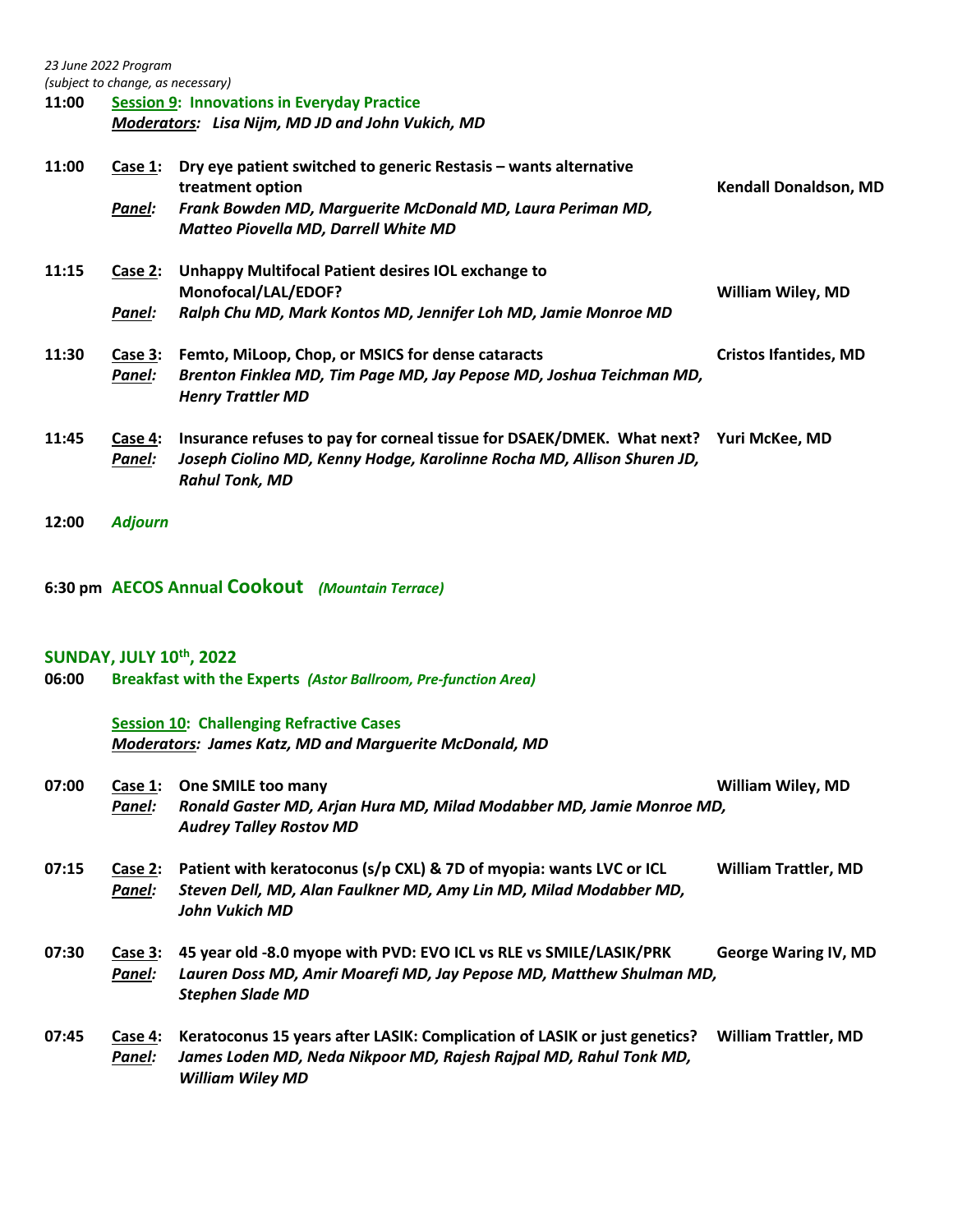**08:00 2022 Retina Update for Anterior Segment Surgeons** *Moderator: Steve Charles, MD Panel: Brandon Ayres MD, Larissa Camejo MD, Uday Devgan MD, Cristos Ifantides MD, Yuri McKee MD* **Session 11: Videos – Most Challenging Scenarios, Greatest Saves!** *(7 min videos, no slides)* 

*Moderators: Nandini* **Venkateswaran***, MD and William Wiley, MD Panel: David Felsted DO, James Katz MD, Morgan Micheletti MD, Lisa Nijm MD JD*

| 08:30 |                                             | Management of an upside down IOL                                                                                                                                                 | <b>Brandon Ayres, MD</b>     |
|-------|---------------------------------------------|----------------------------------------------------------------------------------------------------------------------------------------------------------------------------------|------------------------------|
| 08:38 |                                             | JelliSee accomodating IOL                                                                                                                                                        | Yuri McKee, MD               |
| 08:45 | capsulorrhexis                              | IOL exchange with open posterior capsule and 4mm adherent anterior                                                                                                               | Frank Bowden, MD             |
| 08:53 |                                             | IOL exchange how to avoid and deal with complications                                                                                                                            | Maria Soledad Romero, MD     |
| 09:00 |                                             | <b>Capsular Bag Reconstruction with a Tyrolean Traverse and SGCTR</b>                                                                                                            | Tim Page, MD                 |
| 09:08 | with glaucoma                               | Presbyopia correcting lens used in combination with MIGS in a patient                                                                                                            | Larissa Camejo, MD           |
| 09:15 |                                             | MiLoop with dense cataracts                                                                                                                                                      | Beeran Meghpara, MD          |
| 09:23 |                                             | Management of secondary iris cyst following phaco                                                                                                                                | Nandini Venkateswaran, MD    |
| 9:30  | <b>Pearls for IPL</b>                       |                                                                                                                                                                                  | Laura Periman, MD            |
| 9:38  |                                             | Limbal vs pars plana vitrectomy                                                                                                                                                  | <b>Cristos Ifantides, MD</b> |
| 9:45  |                                             | Femto laser in a cataract eye with hardware (Intacs and ICL) and ICL explantation                                                                                                | Dagny Zhu, MD                |
| 9:52  | Ugh from chronic reverse block after Yamane |                                                                                                                                                                                  | <b>Eric Weinlander, MD</b>   |
|       | <b>Session 12:</b>                          | <b>Controversies and challenges (cases)</b><br><b>Moderators:</b> Amy Lin, MD and Rajesh Rajpal, MD                                                                              |                              |
| 10:00 | Case 1:<br>Panel:                           | LASIK/SMILE patient with high-risk findings on genetic testing: switch to ICL?<br>Scott Barnes MD, Frank Bowden MD, David Felsted DO, James Katz MD,<br><b>Stephen Klyce PhD</b> | Mitchell Jackson, MD         |
| 10:15 | Case 2:<br>Panel:                           | Refractive surgery candidacy in the era of genetic screening<br>Lauren Doss MD, Ronald Gaster, MD, Marguerite McDonald MD,<br>Tim Page MD, Audrey Talley Rostov MD               | <b>Gary Wortz MD</b>         |
| 10:30 | Case $3:$<br>Panel:                         | Role of Epi Mapping in patient interested in laser vision correction<br>Stephen Klyce PhD, Amir Moarefi MD, Neda Nikpoor MD, Brian Shafer MD,<br><b>Maria Soledad Romero MD</b>  | Beeran Meghpara, MD          |